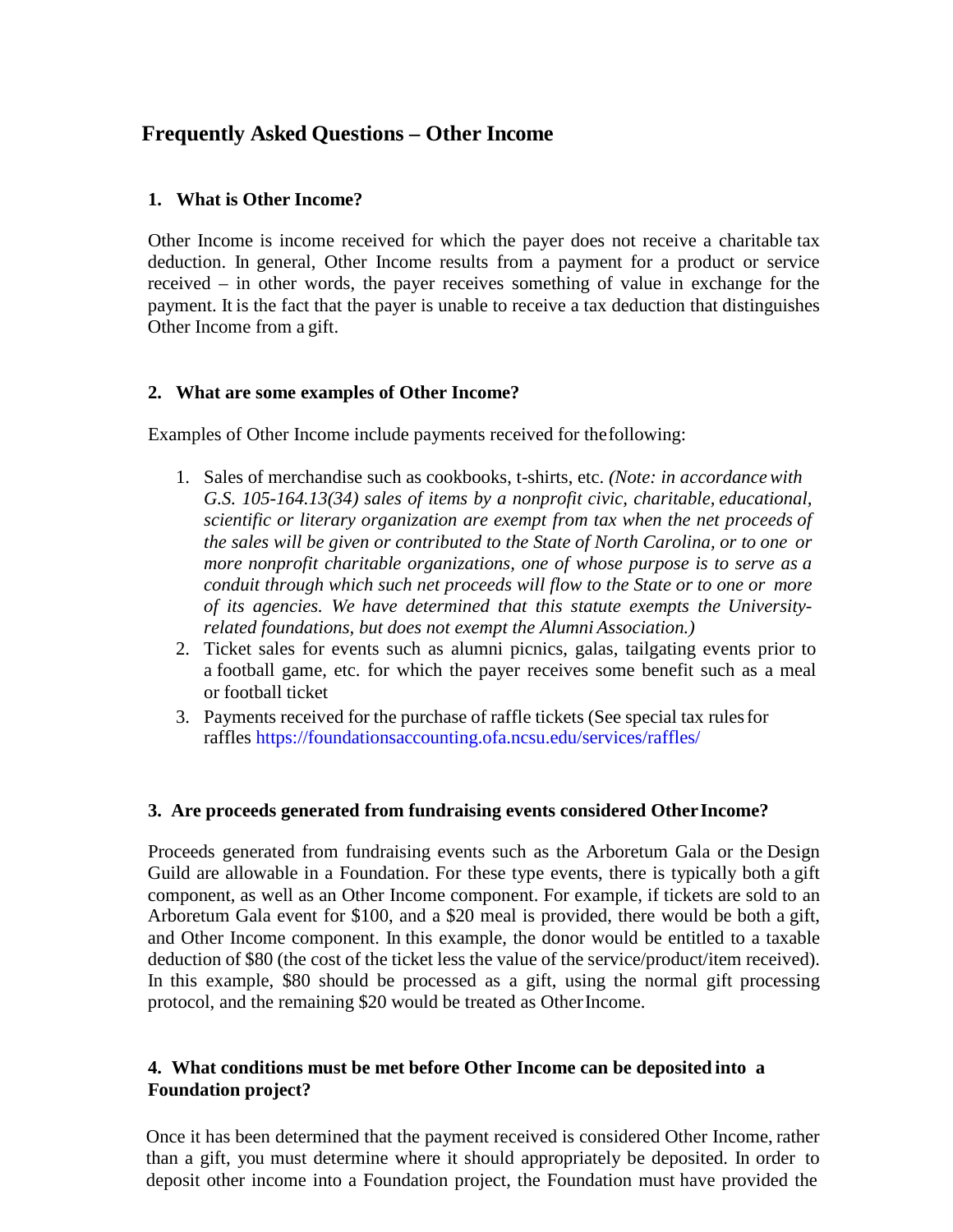service, and paid the expenses related to the service. FAI must receive and review Foundation Other Income event marketing materials (at least one week) prior to distribution.

Fundraising events such as the Arboretum Gala would be considered allowable in a Foundation, provided they are prominently held out on the front page of related communications (brochures, web pages, registration forms, etc.) as sponsored by the Foundation, and the check is made payable to the Foundation. There should be a statement on all pages of marketing materials that all funds raised by the (*event name*) are collected and managed by the (*foundation name*).

In these situations, the primary purpose of the event is to raise funds (i.e. gifts). It is important, however, that the tax-deductible portion of the proceeds be treated and processed as gifts. The non-tax deductible portion would then be treated as Other Income. When fundraising events are run through a Foundation, the associated expenses must also be paid from the Foundation. For example, if tickets are sold to a Design Guild Gala for \$200, and a \$30 meal is provided, the donor would be entitled to a taxable deduction of \$170. Inthis example, \$170 should be processed as a gift and the remaining \$30 would be treated as Other Income, and the meal expenses and all other related expenses must also be paid from the same Foundation fund

### **5. What about the event insurance?**

The University's insurance would not cover any Foundation events. The Foundation must obtain insurance coverage prior to holding an event.

## **6. What if all of the conditions necessary to deposit to a Foundation project are not met?**

It is important to understand that the rules that determine whether the monies can be deposited into a Foundation project are not intended to discourage the generation of Other Income. The Foundations exist to support the University, however, they are separate legal entities from the University, and it is very important that the funds be accounted for in the correct entity. If all of the criteria listed in #4 above are not met, then the funds need to be deposited into an appropriate University project. Contact the University Office of Cost Analysis for proper University treatment.

## **7. What about proceeds from the sale of raffle tickets?**

Proceeds from the sale of raffle tickets would be considered Other Income, and should be deposited as such. It is important to note that the raffle must be conducted in the name of the Foundation. There are a number of other considerations regarding raffles that are important as well. The NC General Statutes consider raffles as a form of gambling and they are generally unlawful in the state of North Carolina. However, there is an exception that allows only two raffles per year for each tax-exempt non-profit organization (i.e. each foundation). So any raffles must be coordinate through the specific Foundation's Business Office. Additional information about raffles, including taxability issues, and limitations on the number, and prize limitations, can be found at the following web address: https://foundationsaccounting.ofa.ncsu.edu/services/raffles/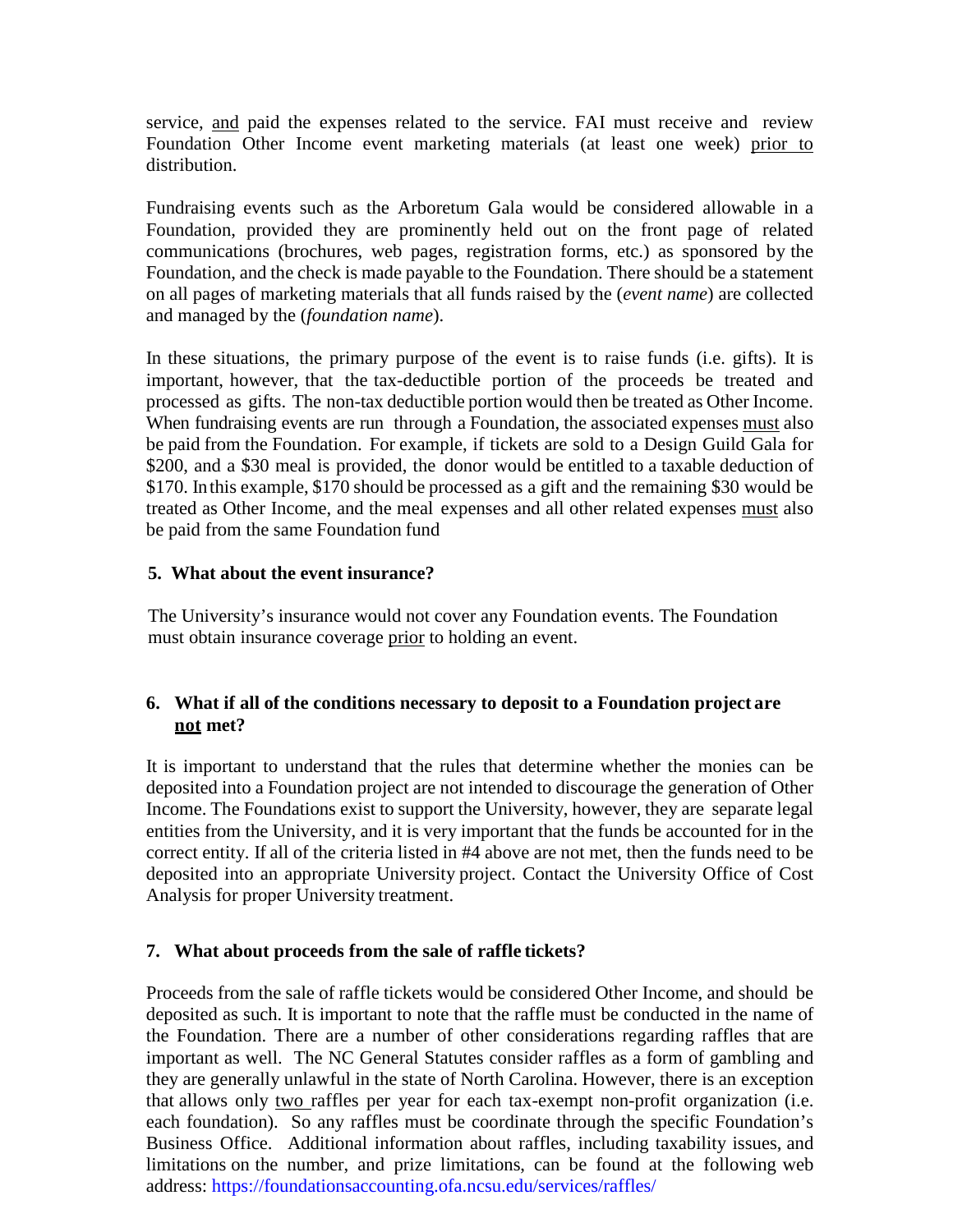#### **8. How should income received for courses or seminars be treated?**

In order to comply with the terms of the Operating Agreements between the Foundations and the University, pursuant to UNC-GA Regulation 600.2.5.2[R], an Associated Entity cannot offer courses or seminars in which the University's nameis used. Additional information can be found at:

https://foundationsaccounting.ofa.ncsu.edu/services/workshop-fees/

## **9. Are sponsorships considered Other Income, and can they be deposited into Foundation project?**

Sponsorships are generally not considered as Other Income unless the sponsor receives something of value as part of the sponsorship – for example, meals, tickets, etc. In these cases the value of the items received must be subtracted from the sponsorship amount. For example, if a company sponsors an event and pays \$1,000, and in exchange receives four free meals, valued at \$25 each, then \$900 would be treated as a gift, and \$100 would be treated as Other Income. The gift portion should be processed the same as any other gift. Sponsorships can be deposited as a gift into a Foundation project if the check is made payable to the Foundation. This istrue even if all other activity relating to the event runs through a University project. However, corresponding expenses covered by the sponsorship must also be paid bythe same Foundation fund.

## **10. Are refunds of expenditures considered Other Income?**

No. Refunds of expenditures are receipts that are reimbursements of incurred costs from the vendor and can be matched against an original expense charge from that vendor. An example of a refund of expenditure would be office supplies returned to a vendor in exchange for a refund. Checks should be forwarded to FAI with adequate documentation supporting the original expense payment by the foundation and should include a Financials system screen print with copies of invoices and small purchases or purchase orders supporting that payment was made by the fund being reimbursed.

#### **11. How should royalty income be treated?**

Royalty income earned on patents or copyrights held by University faculty or staff may be designated to a University-associated foundation only after proper review has taken place. In order for a royalty payment to be deposited into a foundation, documentation must be provided indicating that the appropriate committee (Intellectual Property Committee or Copyright Committee) has reviewed the circumstances and verified that no University resources have been utilized in generating the patent or copyright. In general, royalty income would not be treated as Other Income, but would instead be treated as a gift from either the entity paying the royalty, or from the person who receives a royalty payment and subsequently "gifts" the payment to the Foundation. This is due to the fact that the person with the copyright or patent is the one that performed the work that generated the royalty